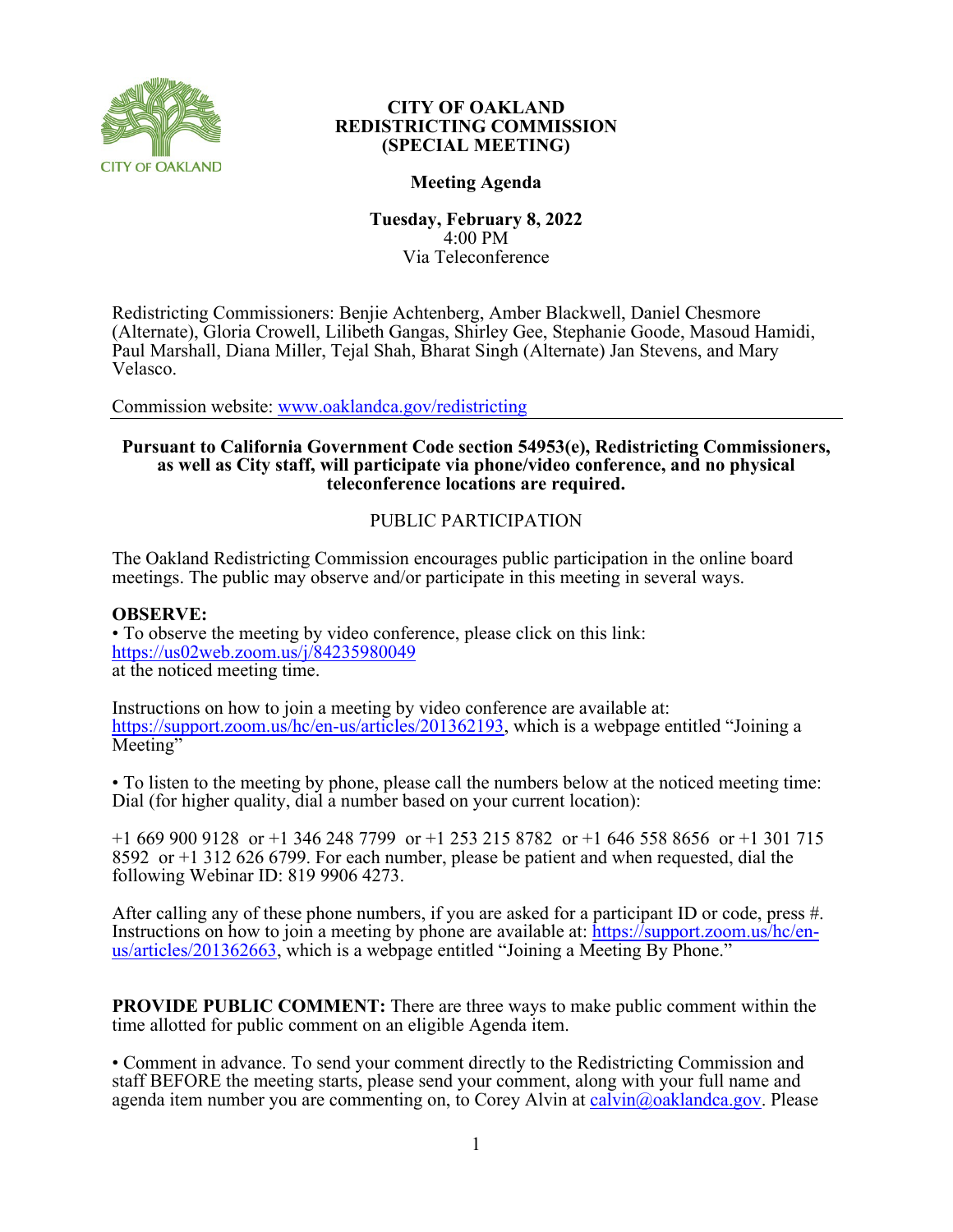#### **CITY OF OAKLAND REDISTRICTING COMMISSION (SPECIAL MEETING)**

#### **Meeting Agenda (Continued)**

**Tuesday, February 8, 2022** 4:00 PM Via Teleconference

note that eComment submissions close one (1) hour before posted meeting time. All submitted public comment will be provided to the Commissioners prior to the meeting.

• By Video Conference. To comment by Zoom video conference, click the "Raise Your Hand" button to request to speak when Public Comment is being taken on an eligible agenda item at the beginning of the meeting. You will then be unmuted, during your turn, and allowed to participate in public comment. After the allotted time, you will then be re-muted. Instructions on how to "Raise Your Hand" are available at: [https://support.zoom.us/hc/en-us/articles/205566129,](https://support.zoom.us/hc/en-us/articles/205566129) which is a webpage entitled "Raise Hand In Webinar."

• By Phone. To comment by phone, please call on one of the above listed phone numbers. You will be prompted to "Raise Your Hand" by pressing STAR-NINE ("\*9") to request to speak when Public Comment is being taken on a eligible agenda item at the beginning of the meeting. Once it is your turn, you will be unmuted and allowed to make your comment. After the allotted time, you will be re-muted. Instructions of how to raise your hand by phone are available at: [https://support.zoom.us/hc/en-us/articles/201362663,](https://support.zoom.us/hc/en-us/articles/201362663) which is a webpage entitled "Joining a Meeting by Phone."

If you have any questions about these protocols, please e-mail Corey Alvin, at [calvin@oaklandca.gov.](mailto:calvin@oaklandca.gov)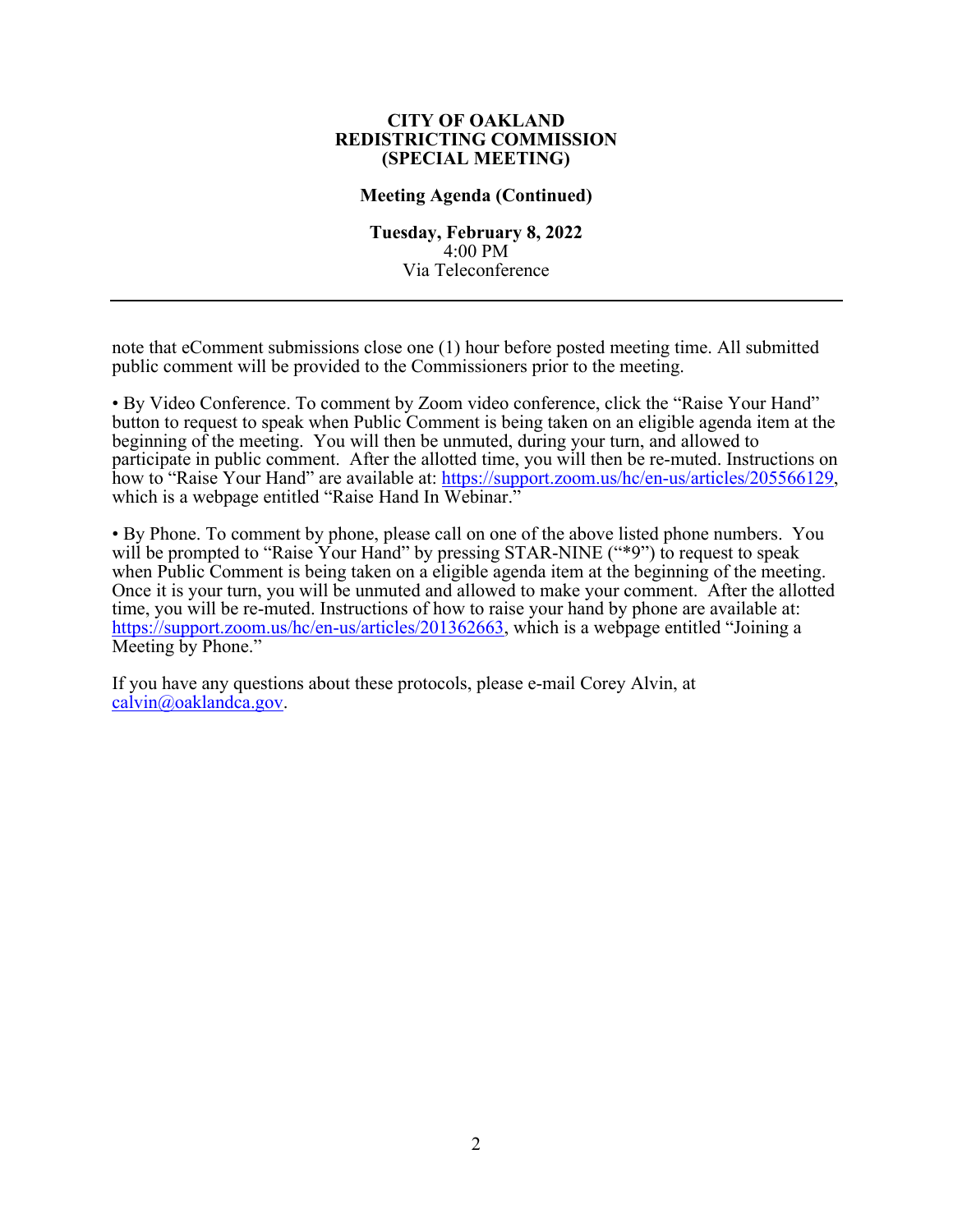#### **CITY OF OAKLAND REDISTRICTING COMMISSION (SPECIAL MEETING)**

#### **Meeting Agenda (Continued)**

**Tuesday, February 8, 2022** 4:00 PM Via Teleconference

## **1. Roll Call and Determination of Quorum**

#### **2. Open Forum**

Speakers will be called on by the facilitator as speakers "raise their hand" through video conference or by telephone. All speakers will be allotted a maximum of two minutes to address the Commission, unless amended by the Chair.

#### **3. Disclosure Requirements by Commissioners**

Pursuant to Rule 13 of the Redistricting Commission's Rules of Procedures, Commissioners shall verbally report any contacts with the purpose of influencing the decision-making authority of the Commission. Contacts shall include, but is not limited to, verbal or written communications from a City Council Member, School Board Member, locally elected official, public entity, partisan lobbyist, or individual speaking on behalf of the aforementioned offices or entities.

## **4. Fill Commissioner Vacancy**

The Commission will vote to replace Commissioner Tracy Richmond-McKnight, who resigned on January 27, 2022, with an Alternate Commissioner. The selected Alternate Commissioner will become a voting member of the Commission effective immediately.

#### **5. Discussion to Update Rules and Procedure**

The Commissioners will discuss and take action on a proposed update to the Commission's rules and procedures related to public comment and agenda organization.

#### **6. Adjournment**

The meeting will adjourn upon the completion of the Commission's business

Do you need an ASL, Cantonese, Mandarin or Spanish interpreter or other assistance to participate? Please email [calvin@oaklandca.gov](mailto:calvin@oaklandca.gov) or call (510) 238-6316 or (510) 238-2007 for TDD/TTY five days in advance.

¿Necesita un intérprete en español, cantonés o mandarín, u otra ayuda para participar? Por favor envíe un correo electrónico a [calvin@oaklandca.gov](mailto:calvin@oaklandca.gov) o llame al (510) 238-6316 o al (510) 238-2007 para TDD/TTY por lo menos cinco días antes de la reunión. Gracias.

你需要手語,西班牙語,粵語或國語翻譯服務嗎?請在會議前五個工作天電郵 [calvin@oaklandca.gov](mailto:calvin@oaklandca.gov) 或 致電 (510) 238-6316 或 (510) 238-2007 TDD/TTY.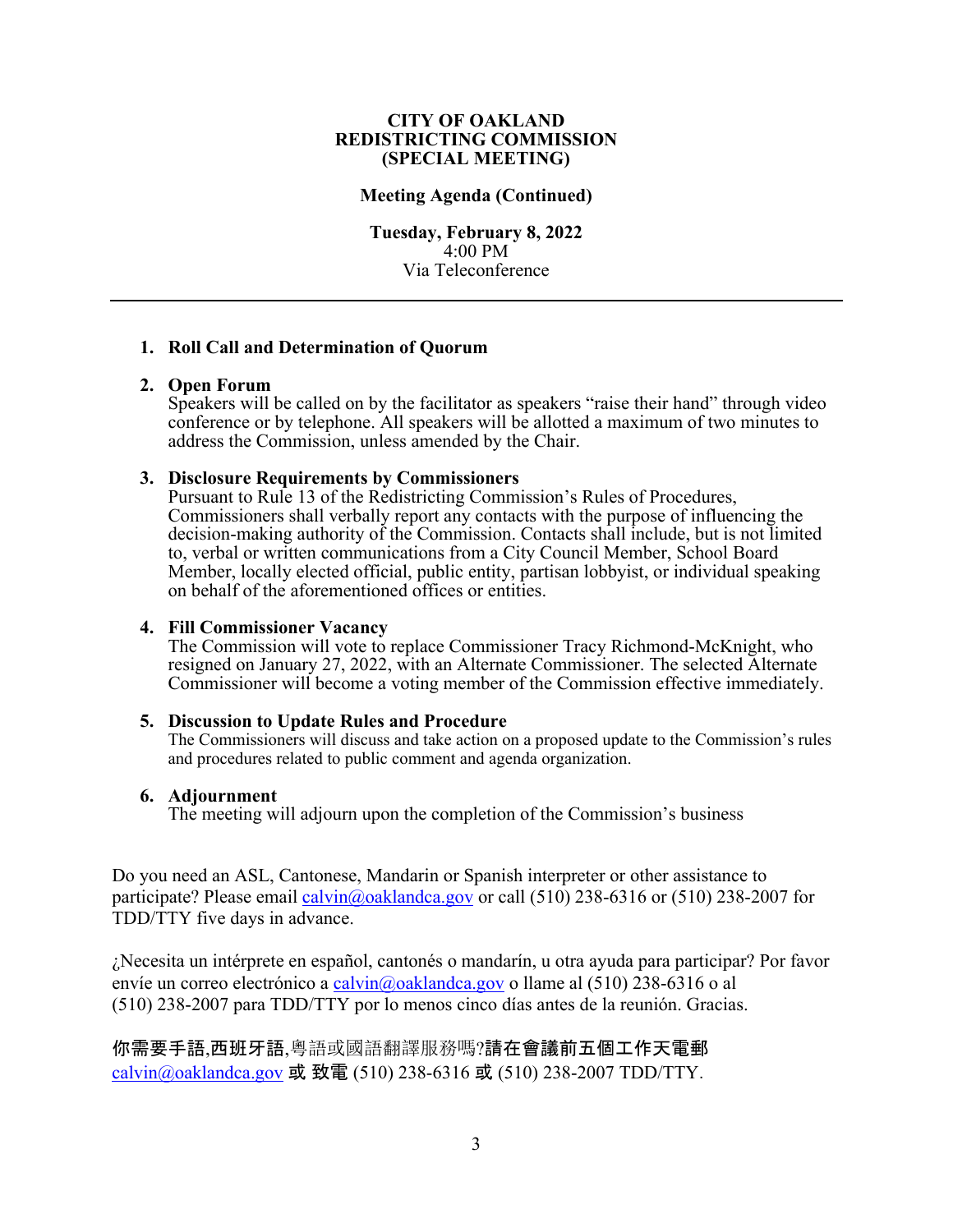APPROVED AS TO FORM AND LEGALITY

 $\frac{1}{2}$ 

CITY ATTORNEY'S OFFICE

## **OAKLAND REDISTRICTING COMMISSION**

## **RESOLUTION NO. 22-003**

# **RESOLUTION AMENDING THE RULES OF PROCEDURE FOR THE OAKLAND REDISTRICTING COMMISSION.**

**WHEREAS**, on November 4, 2014, Oakland voters approved Measure DD establishing an independent Redistricting Commission with 61.45% in favor of the measure; and

**WHEREAS,** Measure DD established a 15-member Redistricting Commission tasked with re-drawing the boundary lines for City Council and Oakland Unified School Board of Directors districts following the U.S. Census; and

**WHEREAS**, Measure DD created Section 220 of the Oakland City Charter; and

**WHEREAS,** Oakland City Charter Section 220(F) states the Commission shall adopt permanent regulations governing its operations in consultation with the City Attorney; and

**WHEREAS,** the Oakland Redistricting Commission held its first meeting on October 14, 2020, and assigned the task of developing rules of procedure to an Ad Hoc Committee of Commissioners; and

**WHEREAS,** the Ad Hoc Committee in consultation with City staff developed rules of procedure for consideration; and

**WHEREAS,** at its meeting on November 12, 2020, the Oakland Redistricting Commission adopted its Rules of Procedure as proposed by the Ad Hoc Committee; and

**WHEREAS**, on March 10, 2021, the Oakland Redistricting Commission amended its Rules of Procedure (Resolution No. 21-001); and

**WHEREAS,** the Oakland Redistricting Commission desires to amend its Rules of Procedure to address agenda organization and public comment; now therefore be it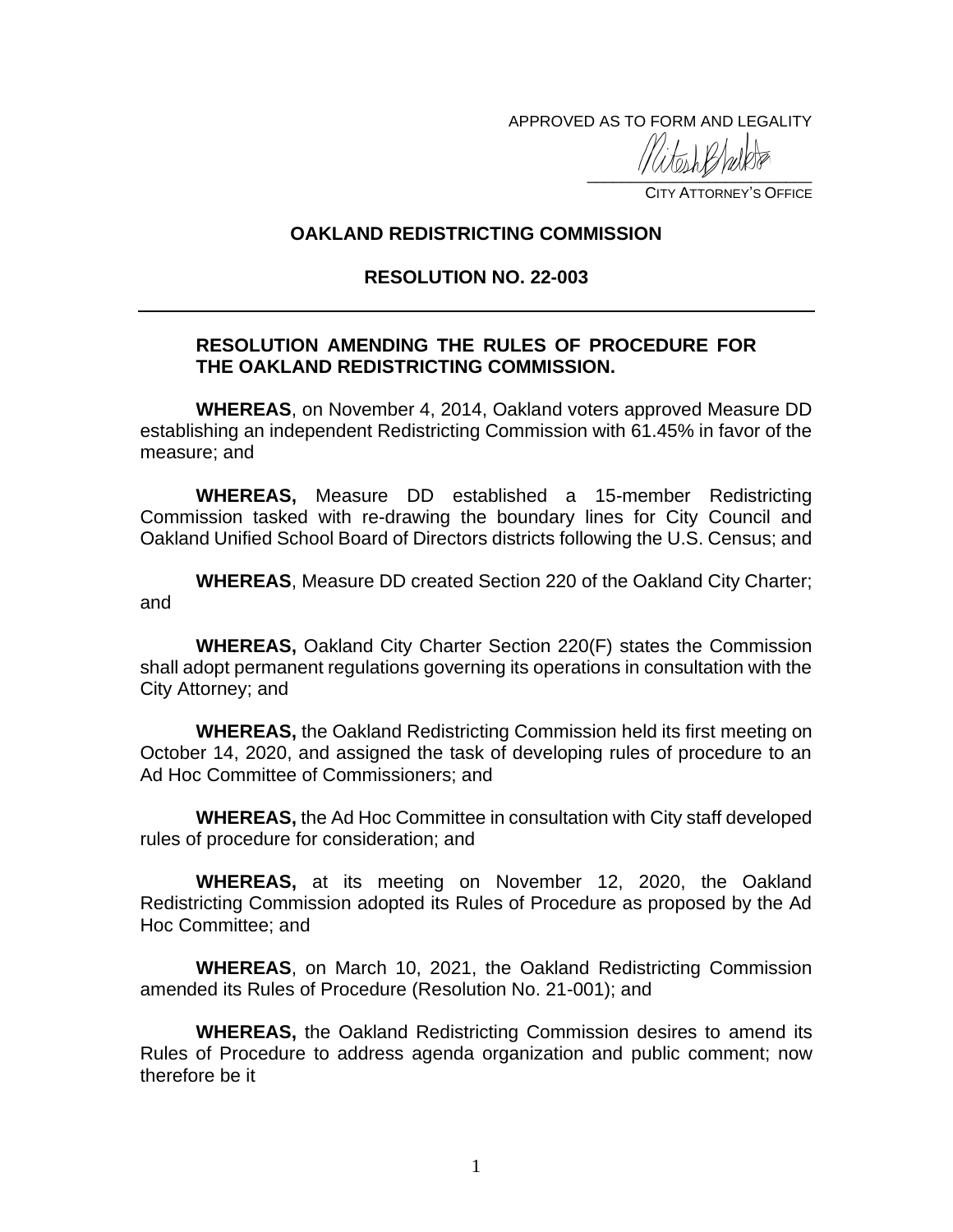**RESOLVED**: That the Oakland Redistricting Commission hereby amends its Rules of Procedure to add, delete, modify sections as set forth below (section numbers, titles and definition terms are indicated in **bold type**; additions are indicated by underscoring, deletions are indicated by strike through type; portions of the provisions not cited or shown in underscoring or strike-through are not changed).

# **Rule 1. Definition of Terms**

The following terms, whenever used or referred to in this Resolution or in these Rules of Procedure, shall have the following and respective meanings, unless a different meaning is clearly made apparent by the context:

- a) *Agenda* shall mean the agenda for the Oakland Redistricting Commission.
- b) *Alternate Commissioner* shall mean a non-voting member of the Redistricting Commission.
- c) *Chair* shall mean the chairperson of the Oakland Redistricting Commission.
- d) *Charter* shall mean the Charter of the City Oakland.
- e) *Commission* shall mean the Oakland Redistricting Commission.
- f) *Commissioner* shall mean a voting member of the Oakland Redistricting Commission.
- g) *Committee* shall mean a sub-group of the Commission not comprising of a quorum of members.
- h) *Member* shall mean Commissioners and Alternate Commissioners collectively.
- i) *Municipal Code* shall mean the Oakland Municipal Code.
- j) *Sunshine Ordinance* shall mean Oakland Municipal Code Chapter 2.20.
- k) *Vice Chair* shall mean the vice chairperson of the Oakland Redistricting Commission.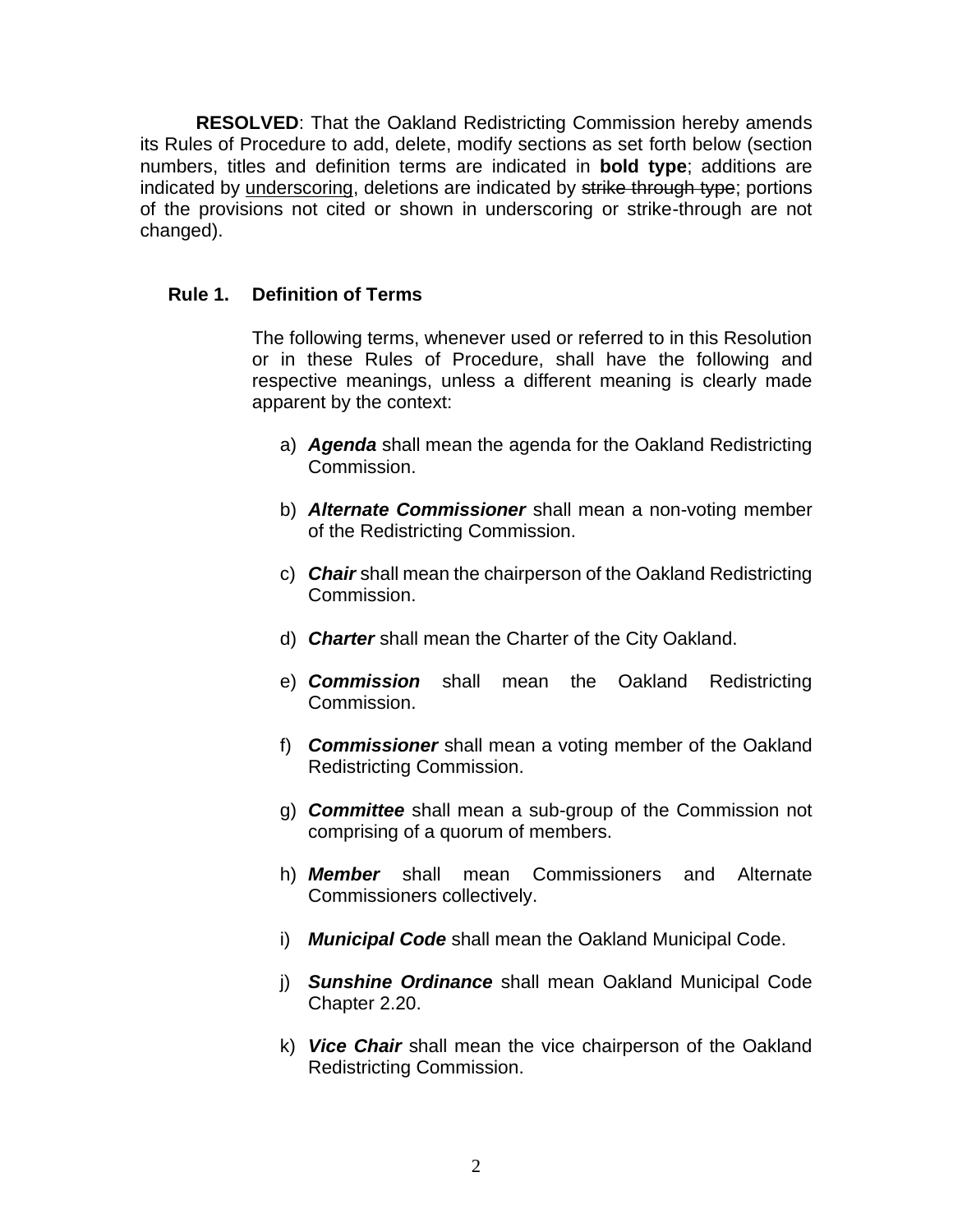# **Rule 2. Meetings**

Except as otherwise determined by the Commission, regular meetings shall be held at 5:00 p.m. on the second Wednesday of each month in in the City Council Chambers of City Hall, One Frank H. Ogawa Plaza, 3rd Floor, Oakland, California 94612. Meetings shall conclude no later than 8:00 p.m., unless extended by majority vote of the Commissioners in attendance.

## **Rule 3. Roberts Rules of Order**

The business of the Commission shall be conducted, so far as it is practicable, in accordance with parliamentary rules as contained in Roberts Rules of Order Revised, except as modified by these rules and in accordance with state open meeting laws and local sunshine ordinance. The City Attorney, or such other person as may be designated by the presiding officer upon approval of the Commission, shall serve as the official parliamentarian for meetings of the Commission.

## **Rule 4. Voting Order**

The Commissioners shall vote in alphabetical order according to their surnames, with the Vice Chair, Chair or presiding officer of the Commission voting last.

## **Rule 5. Election of Chair and Vice Chair**

The Commission shall appoint a committee comprised of no more than four (4) members to propose a rotating schedule for Commissioners appointed as Chair and Vice Chair. The term for Chair and Vice Chair shall be three months. Commissioners may serve multiple terms as Chair or Vice Chair. One (1) Commissioner can serve as Chair during a three-month term, and no more than two (2) Commissioners can serve as Vice Chair during a three-month term. The Commission shall consider adoption of the proposed schedule at the first Commission meeting in January. If such meeting is cancelled for any purpose, the Commission shall consider adoption at the next scheduled meeting. By majority vote, the Commission may direct the committee to consider additional factors or criteria in proposing the rotating schedule for Chair and Vice Chair.

The Chair of the Commission shall perform the following duties:

a) Chair and preside at all regular and special meetings of the Commission.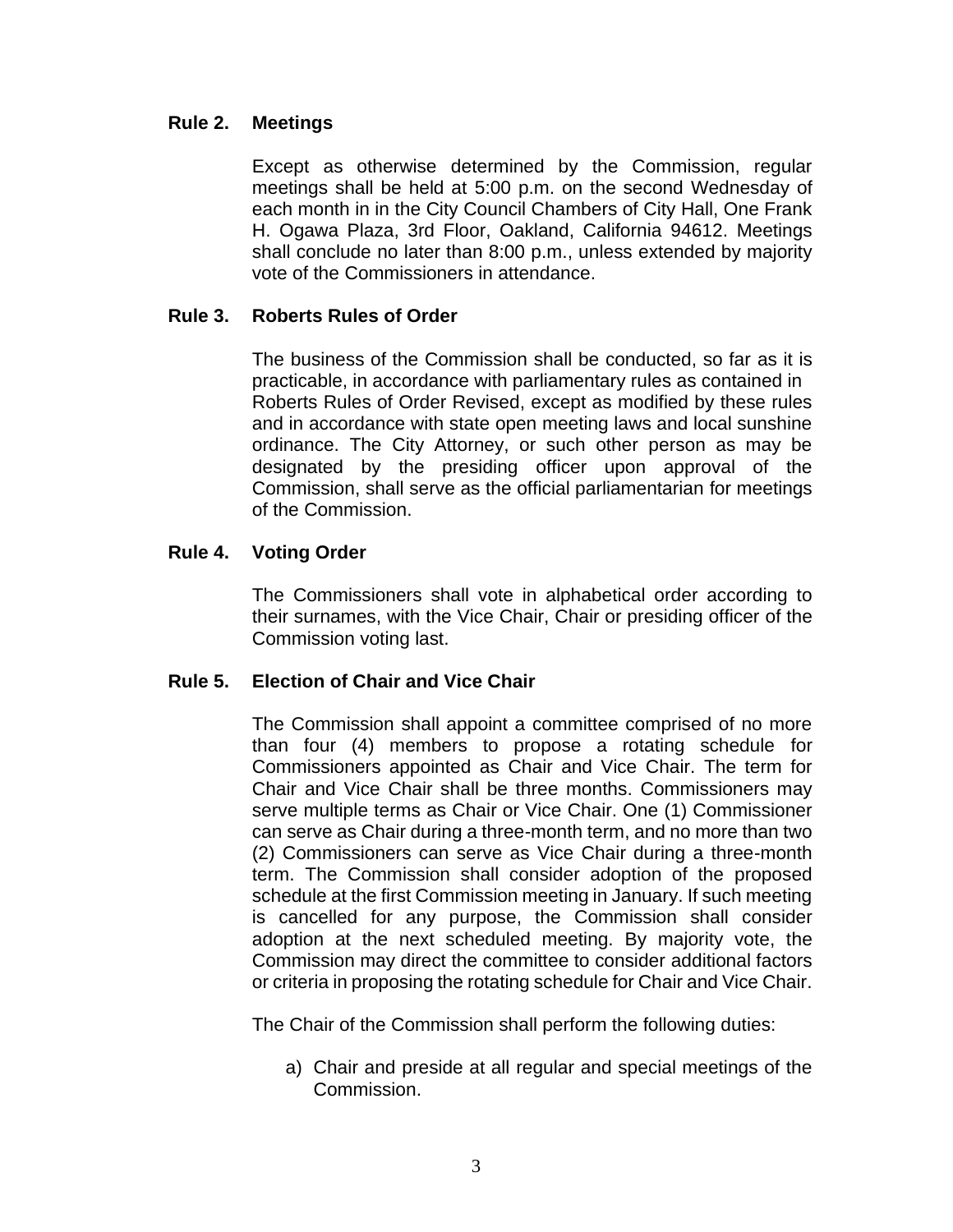- b) The Chair may call a special meeting of the Commission.
- c) The Chair may create ad hoc committees to perform such advisory functions as they shall determine, and may appoint and remove members from such committees.
- d) Represent the Commission in meetings or communications with local officials and the public.

In the absence or inability of the Chair to act, the Vice Chair shall take the place and perform the duties of the Chair. If two Commissioners are assigned as co-Vice Chairs, the co-Vice Chairs shall select which co-Vice Chair shall serve as the presiding officer and may rotate duties during a meeting after announcing such a rotation to the Commission and public.

## **Rule 6. Quorum**

Pursuant to Charter Section 220(D)(3), nine (9) Commissioners shall constitute a quorum.

## **Rule 7. Rights of Commissioners less than a Quorum**

In the absence of a quorum, no information may be presented and no official action shall be taken by the Commissioners present except to order a call of the Commission, to reschedule the meeting, to recess or to adjourn.

## **Rule 8. Alternate Commissioners**

Alternate Commissioners may participate in all Commission discussion, express their favor or disfavor for all items before the Commission, and be assigned to a committee.

## **Rule 9. Commissioner Protocols at Meetings**

The Chair shall recognize a member before the member addresses the Commission. No member shall speak for more than ten (10) minutes on any matter without the consent of the Chair or a majority of the Commissioners in attendance.

## **Rule 10. Member Absences**

If any member cannot attend a meeting, the member shall notify the Chair and City staff of their absence prior to the start of the meeting.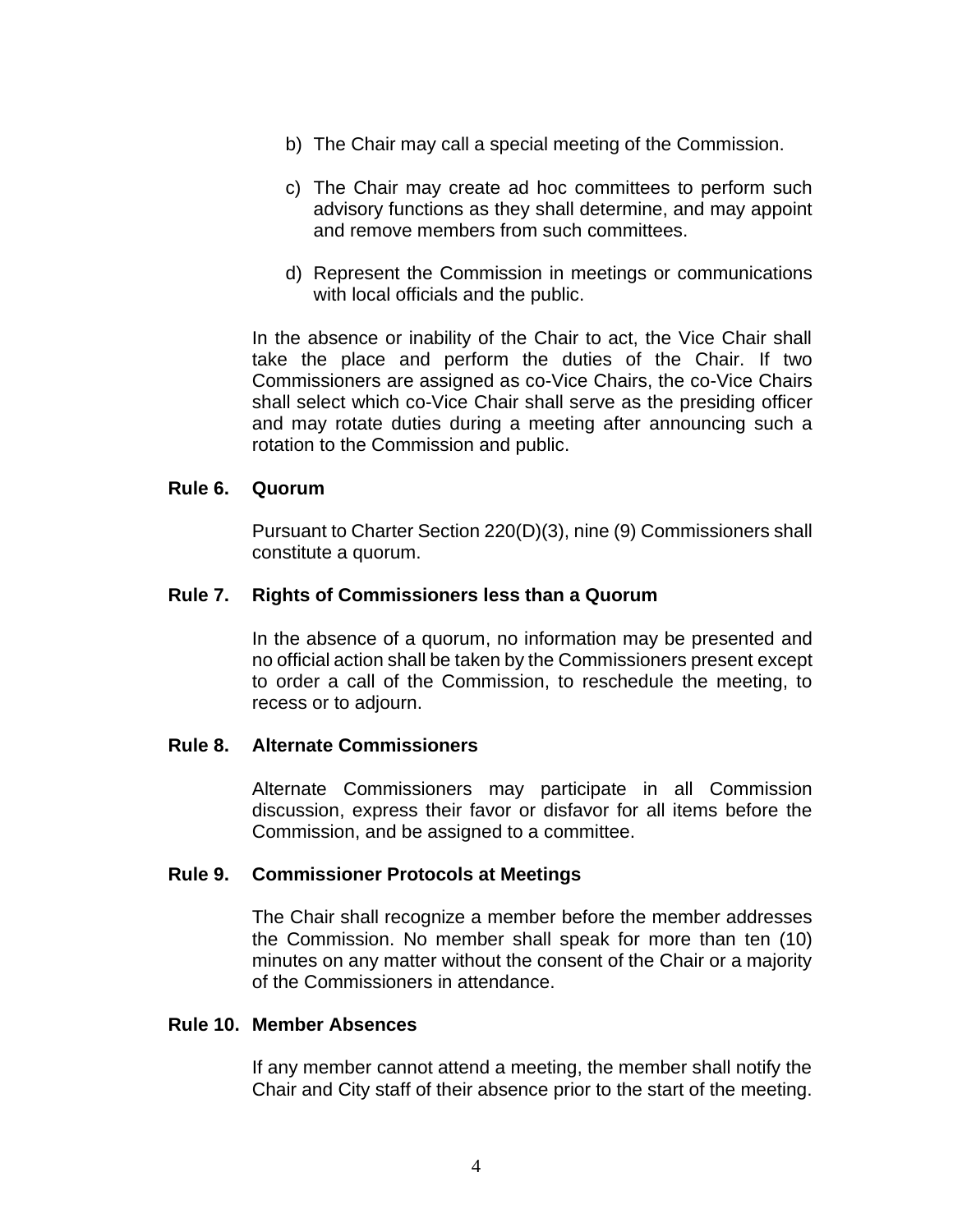Members submitting adequate notice as determined by the Chair or presiding officer shall be noted as an excused absence for purposes of the meeting minutes. Members that do not submit prior notice will be noted as an unexcused absence for purposes of the meeting minutes.

Members recording three (3) unexcused absences may be subject to removal as stipulated in Charter Section 220(K)(1).

## **Rule 11. Motions**

If any Commissioner makes a motion, such motion shall not be debated, or further discussed or considered, or voted upon, until after a second to such motion is made by a Commissioner.

## **Rule 12. Agenda**

City staff in consultation with the Chair and Vice Chair shall set the Agenda for Commission meetings. If a member requests an item be added to a meeting Agenda, the member shall notify City staff no less than a week prior to the meeting date.

# **Rule 13. Disclosure Requirements by Commissioners**

Under a standing Agenda item, members shall verbally report any contacts with the purpose of influencing the decision-making authority of the Commission. Contacts shall include, but is not limited to, verbal or written communications from a City Council Member, School Board Member, locally elected official, public entity, partisan lobbyist, or individual speaking on behalf of the aforementioned offices or entities.

## **Rule 14. Commissioner Vacancy Procedures**

A member Commissioner voluntarily resigning from the Commission shall immediately submit written notice to the Chair and City staff of their decision. Should the resignation of a Commissioner occur more than fifteen (15) days before the next scheduled meeting, the Chair shall call a Special Meeting of the Commission to fill the vacancy.

Per Charter Section 220(K)(2), a vacancy of a Commissioner shall be filled by one of the Alternate Commissioners within fifteen (15) days. Alternate Commissioners shall be awarded no less than three (3) minutes to address the Commission on their desire to serve as a Commissioner. Upon conclusion, a majority vote of the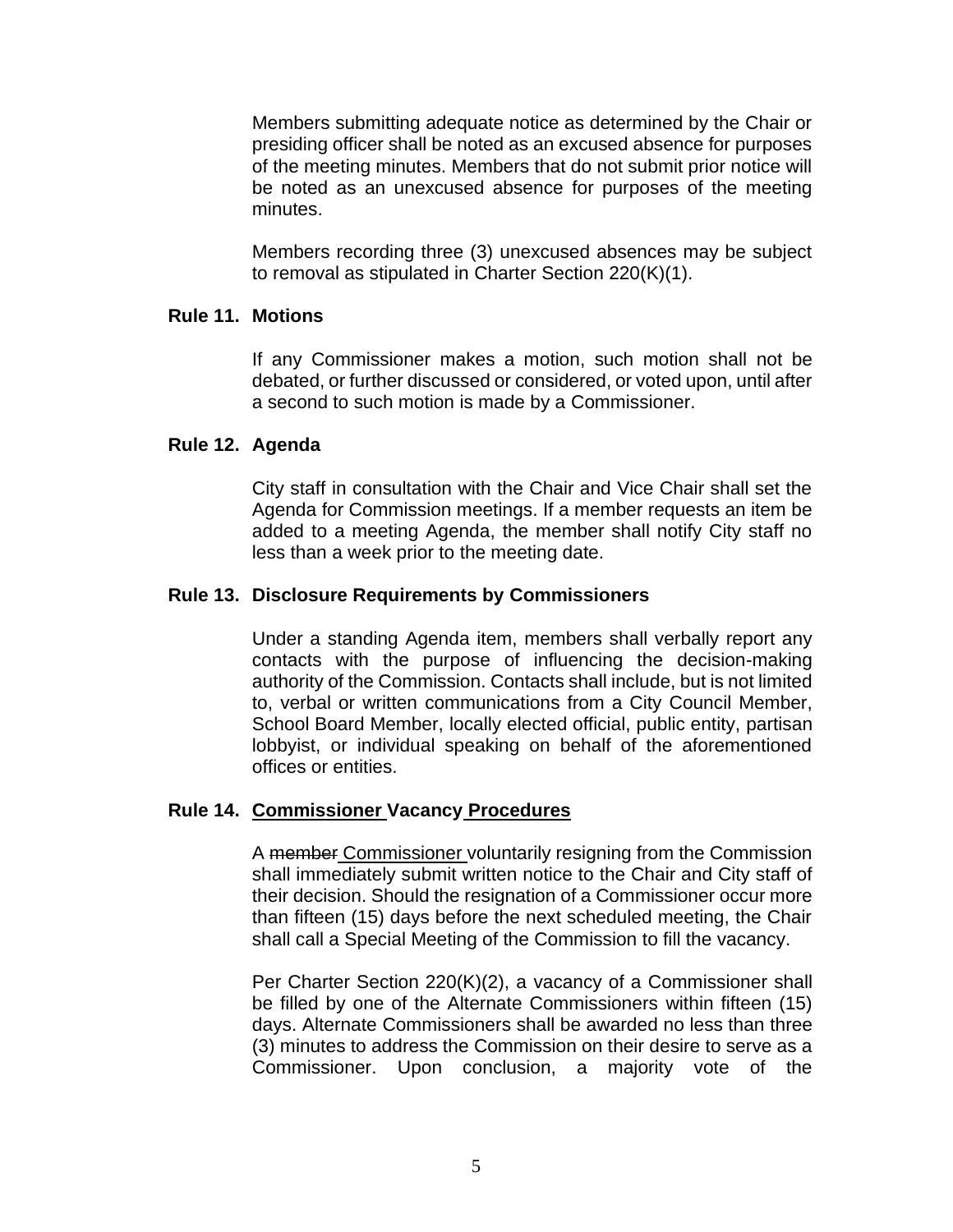Commissioners present is required to appoint an Alternate Commissioner as a Commissioner.

# **Rule 15. Eligibility**

In the event a member is no longer eligible to serve on the Commission based on the criteria listed in Charter Section 220(J)(5), the member shall immediately submit written notice to the Chair and City staff by submitting their resignation.

# **Rule 16. Removal**

Removal of a member shall follow the procedures listed in Charter Section 220(K)(1).

# **Rule 17. Open Forum**

Open Forum shall be listed at the beginning end of the Agenda. The public shall be awarded two (2) minutes to address the Commission under Open Forum. The Chair or presiding officer may adjust the speaking time for Open Forum; however, the public shall be awarded at minimum one (1) minute to address the Commission.

# **Rule 18. Speaking Time Limits on Agenda Items**

The public shall be awarded two (2) minutes to address the Commission on each any Agenda item during Public Comment. The Chair or presiding officer may adjust the speaking time for Agenda Items; however, the public shall be awarded at minimum one (1) minute to address the Commission.

## **Rule 19. Speaker Cards**

Persons wishing to address the Commission must complete a speaker card for each agenda item they wish to speak on. Speaker cards shall not be required for teleconference meetings.

## **Rule 20. Ceding Time**

A speaker may extend their speaking time on Agenda items if other speakers who have submitted their names to speak agree to cede their time to the recipient speaker. The recipient speaker will receive one (1) minute speaking time from each ceding speaker, up to a maximum of five (5) minutes. At the Chair or presiding officer's discretion, a speaker may be allotted more than five (5) minutes based on ceded time. The recipient speaker must submit the ceding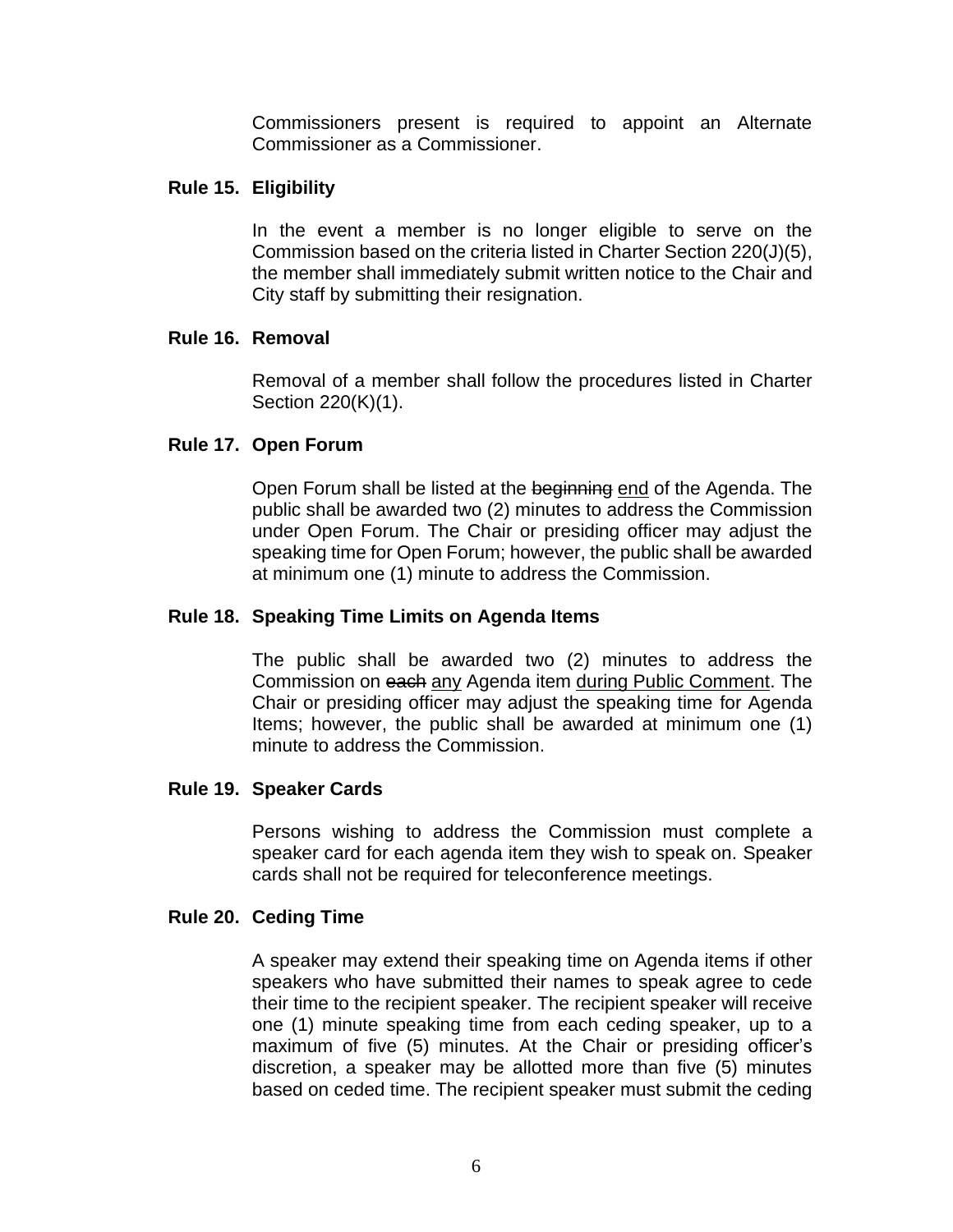speakers' speaking cards, and the ceding speakers must be present at the time the recipient speaker speaks. Ceding time shall not be awarded for teleconference meeting or during Open Forum.

## **Rule 21. Addressing the Commission**

Speakers must speak from the podium when addressing the Commission and shall speak clearly into the microphone. Speakers are to refrain from using profanity, yelling and/or screaming. Members of the public should address their questions or remarks to the Chair or presiding officer. Other members and City staff will respond to questions only when requested to do so by the Chair. Members and City staff shall refrain from entering into any debates or discussion with speakers during public comment.

## **Rule 22. Audience Conduct**

The public has the right to criticize policies, procedures, actions or omissions of the Commission or City staff. The public should not vocally oppose statements made by anyone while they speak. The public may not display signs that impede the ability of the public or Commission to see or participate in the meeting or that endanger any meeting participants.

# **Rule 23. Removal of a Disruptive Person**

The Chair or presiding officer shall possess the power and duty to order removal from the meeting room any person who commits the following acts after being warned that such conduct could lead to their removal:

- a) Disorderly conduct that disrupts the due and orderly course of the meeting such as making noise, speaking out of turn, or otherwise refusing to comply with the Commission's Rules of Procedures;
- b) A breach of the peace, boisterous conduct or violent disturbance, tending to interrupt the due and orderly course of the meeting; or
- c) Disobedience of any lawful order of the Chair, which shall include, but be not limited to, an order to be seated.

## **Rule 24. Alternate Commissioner Vacancy Procedures**